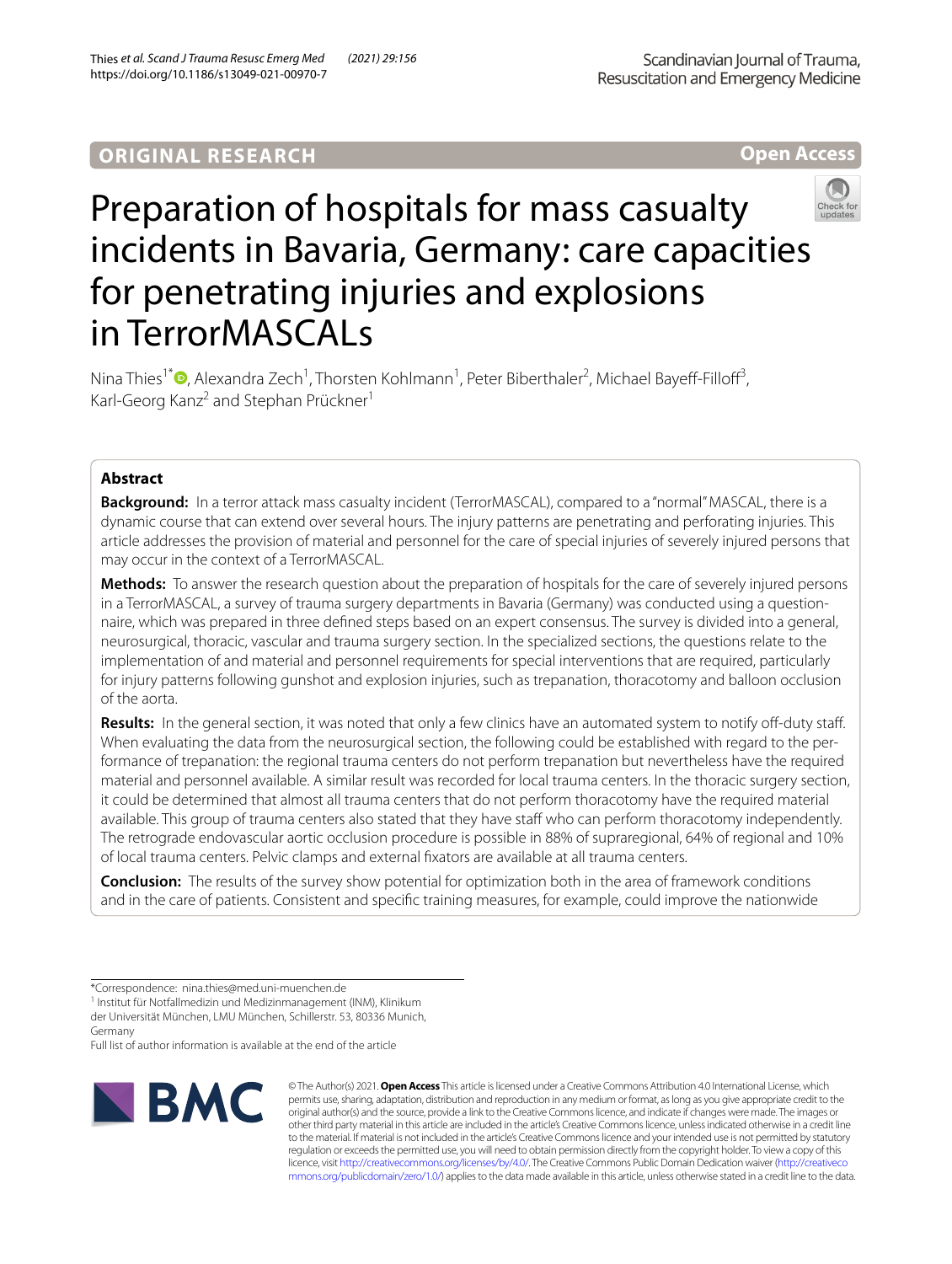performance of these special interventions. Likewise, it must be discussed whether the abovementioned special procedures should be reserved for higher-level trauma centers.

**Keywords:** Terrorist attack, Trepanation, Thoracotomy, Trauma center

# **Background**

During a terrorist attack mass casualty incident (TerrorMASCAL), compared to a "normal" MASCAL, there is a dynamic course that can extend over several hours. In addition, there is the possibility that casualties may occur at diferent locations, and critical infrastructures may also be afected [[1\]](#page-7-0). Injury patterns primarily involve penetrating and perforating injuries, which can result in rapid blood loss. As a result, the number of severely injured people is increased in a TerrorMASCAL [\[2](#page-7-1)].

An example of typical injury patterns after explosions can be obtained from data from the Gregorio Maranon University General Hospital (GMUGH), a hospital with 1800 beds, which was at the center of the 2004 Madrid bomb explosions in terms of victim care. Within the frst 24 h, 37 interventions were performed in the operating theatre on 34 patients. The three most common surgical interventions were orthopedic (40%), visceral (18.9%) and neurosurgical (16.2%) in nature [[3\]](#page-7-2).

An analysis of emergency data from the Chris Hani Baragwanath Academic Hospital (CHB) in Johannesburg, South Africa, was used to provide an example of typical injuries after stabbing and gunshot wounds. This analysis showed that, among stabbing injuries, thoracic injuries were the most common (44.4%), whereas among gunshot injuries, abdominal injuries dominated (34.4%) and thoracic injuries came second (24.8%) [\[4](#page-7-3)].

The challenge is to transport patients with penetrating injuries to appropriate hospitals that can adequately care for these injury patterns  $[4, 5]$  $[4, 5]$  $[4, 5]$ .

The following indications for the performance of special procedures corresponding to the injury patterns of a TerrorMASCAL are described in the German medical guidelines.

In both the S3 Polytrauma guideline and the Craniocerebral Trauma in Adulthood guideline, a life-threatening intracranial injury is an indication for emergency surgical intervention (recommendation grade A) [\[5](#page-7-4),  $6$ ]. The S3 Polytrauma guideline calls for immediate thoracotomy in cases of penetrating thoracic injuries, severe hemodynamic shock, signs of pericardial tamponade and severe hemorrhage, in the absence of peripheral pulses, and in cases of cardiac arrest, provided that initial vital signs were observed or the onset of cardiac arrest was no longer than 5 min prior [[5\]](#page-7-4). Emergency thoracotomy is also an integral part of the peri-arrest algorithm for trauma patients in the European Research Council (ERC) guideline [[7\]](#page-7-6). In the S3 Polytrauma guideline, the treatment of fractures of the lower and upper extremities by means of an external fxation system is recommended if the condition does not allow defnitive fracture stabilization; this applies in particular to patients with circulatory instability [[5](#page-7-4)]. Later, defnitive fracture treatment in unstable patients with limb injuries was also advocated in work by Taeger et al. A suitable initial treatment should be carried out by means of an external fixator  $[8, 9]$  $[8, 9]$  $[8, 9]$  $[8, 9]$  $[8, 9]$ . The identification of life-threatening limb bleeding and implementation of appropriate bleeding control measures, such as the use of tourniquets, is also recommended according to Advanced Trauma Live Support (ATLS®) [\[10](#page-7-9)].

Education in trauma care in Germany is organized by the trauma network of the German Society of Trauma Surgery (Deutsche Gesellschaft für Unfallchirurgie; DGU). The trauma network project was initiated in 2006, thereby enabling and improving qualifed care for severely injured people throughout Germany and creating a basis for further development. All hospitals providing care for severely injured patients are certifed and divided into three tiers of care (local, regional and supraregional). Depending on the severity of the patient's injury, he or she can thus be sent to a suitable trauma center. This three-tier system is similar to the trauma system of the United States (US), with local trauma centers equal to US level III centers, regional trauma centers equal to US level II centers and supraregional trauma centers equal to US level I centers [\[11](#page-7-10), [12\]](#page-7-11).

The federal state of Bavaria currently has approximately 13.08 million residents in an area of 70,550 square kilometers  $[13]$  $[13]$ . According to the Bavarian Hospital Plan, Bavaria has more than 400 hospitals and six university hospitals. This means that the state of Bavaria has > 73,000 full inpatient beds and > 4000 partial inpatient beds  $[14]$  $[14]$ . At the time of the survey, 19 supraregional, 32 regional and 52 local trauma centers were registered in Bavaria.

By means of a survey, trauma surgery departments in the federal state of Bavaria (Germany) were questioned in extensive research to determine which material and personnel resources are available and could be used to treat specifc injury patterns in severely injured persons after terrorist and amok attacks.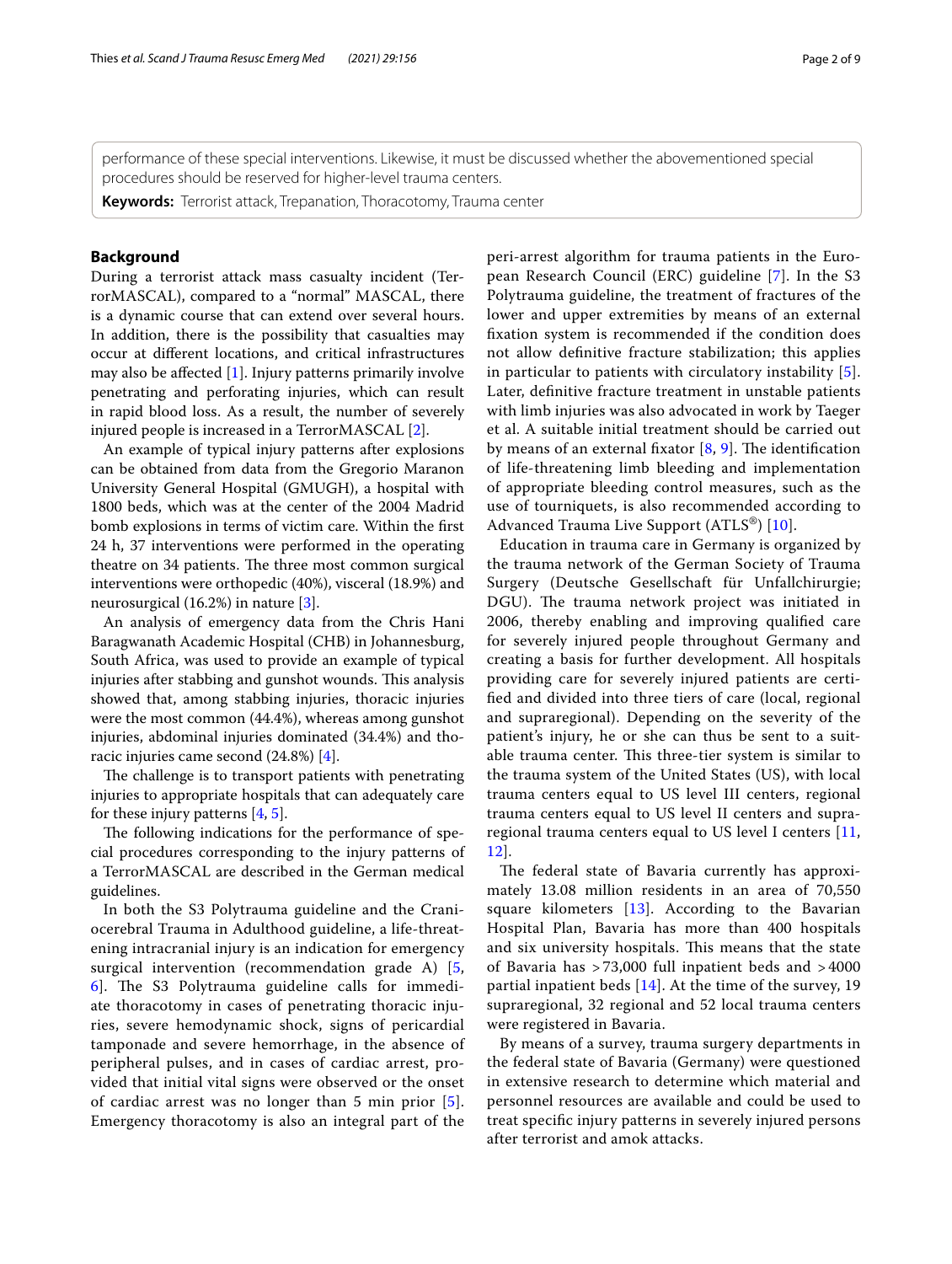# **Methods**

To answer the research question about the preparation of hospitals for the care of severely injured persons in a TerrorMASCAL, a survey was conducted by means of a questionnaire.

This questionnaire was prepared in three defined steps based on an expert consensus. In the frst round, the questionnaire was drafted by experts in the felds of anesthesia and emergency medicine from the Institute of Emergency Medicine and Medical Management (INM). In the next step, this draft was expanded and revised by experts in the felds of surgery and emergency medicine with Bavaria-wide medical responsibility. Finally, the questionnaire was checked and adapted with regard to test-psychological quality criteria.

All hospitals providing basic, specialized and maximum care as well as university hospitals and specialist hospitals with surgical care capacity that are included in the Bavarian Hospital Plan for acute care of the population were taken into account in the survey  $[14]$ . This means that all trauma centers throughout Bavaria are included.

A total of 193 surveys were sent by post to the chief physicians of the Departments of Trauma Surgery via the Institute for Emergency Medicine and Management in Medicine, University Hospital LMU Munich (Institut für Notfallmedizin und Medizinmanagement; INM).

The survey was conducted in November/December 2017 on a voluntary basis. After 14 days, a reminder email was sent to the departments. The data were processed in anonymized form, which means that the data cannot be used to trace participating hospitals in retrospect.

The survey comprises 28 questions and is divided into a general section and a neurosurgical, thoracic, vascular and trauma surgery section (Table [1\)](#page-2-0).

The first question serves to classify the hospital according to the trauma center category (local, regional, supraregional) to be able to compare answers between the individual trauma center categories in subsequent sections of the survey. In the general section, the spatial framework conditions are recorded, especially in the case of in-hospital emergencies and diagnostics. In addition, the survey asks how long it takes staff to arrive at the hospital when they are alerted during off-duty hours and whether there are diferences in the method for alerting off-duty staff among different levels of care.

Subsequently, specifc care options are queried in the subject-specifc sections to determine which trauma center category can fully provide care for these injury patterns.

Regarding neurosurgical care, questions are used to determine how many hospitals are able to treat patients

<span id="page-2-0"></span>

| General section                                                                                                                                           |
|-----------------------------------------------------------------------------------------------------------------------------------------------------------|
| Trauma center category                                                                                                                                    |
| Distance between helipad, CT facility and trauma room                                                                                                     |
| Method for alerting off-duty staff                                                                                                                        |
| Neurosurgery section                                                                                                                                      |
| "What is the process for the care of a patient with severe traumatic brain injury at your hospital?"                                                      |
| Whether trepanation is performed                                                                                                                          |
| Material and personnel supply; time interval until the person performing the intervention is available                                                    |
| Possibility of subsequent monitoring (ICP/EVD)                                                                                                            |
| Thoracic surgery section                                                                                                                                  |
| "What is the process for the care of a patient with a penetrating chest injury and circulatory arrest?"                                                   |
| Whether an exploratory thoracotomy is performed in the trauma room (using an anterolateral approach in the supine position or clamshell thora-<br>cotomy) |
| Material and personnel supply; time interval until the person performing the intervention is available                                                    |
| Presence of a cardiac surgery unit and a thoracic surgery unit                                                                                            |
| Vascular surgery section                                                                                                                                  |
| Whether balloon occlusion of the aorta is performed using the REBOA technique in patients with massive intraabdominal or pelvic bleeding                  |
| Material supply for the REBOA technique                                                                                                                   |
| Presence of a vascular surgery unit                                                                                                                       |
| Trauma surgery section                                                                                                                                    |
| Number of pelvic cradles or pelvic slings                                                                                                                 |
| Number of tourniquets                                                                                                                                     |
| Number of external fixation systems                                                                                                                       |
|                                                                                                                                                           |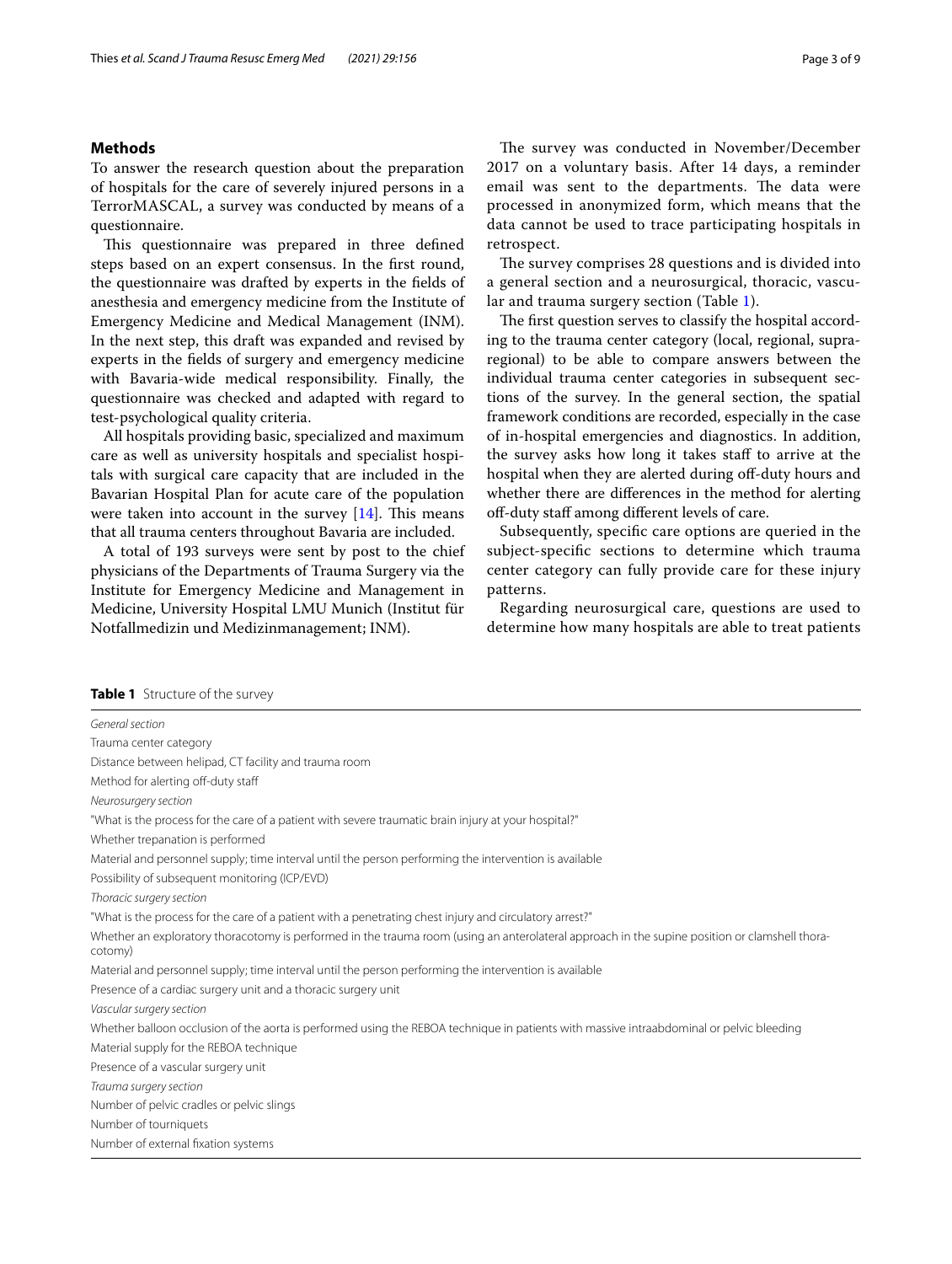with severe craniocerebral trauma, by means of trepanation if necessary, and to provide further care.

The thoracic and vascular surgery sections address the treatment of patients with injuries to the trunk of the body using the so-called clamshell technique and the retrograde endovascular aortic occlusion (REBOA) technique, respectively.

The trauma surgery section is used to determine the number of tourniquets, pelvic clamps and external fxation systems that are kept in the hospitals to obtain an overview of how many patients with the corresponding injury pattern can be treated.

The analysis was carried out with Microsoft Excel version 15.27 (Microsoft Corporation, Redmond, Washington, USA). For questions with an open answer format or multiple answers, the more conservative indication was always taken into account.

The study was approved by the ethics committee of the medical faculty of the University of Munich (Project-No.: 17-232).

# **Results**

A total of 193 surveys were sent out, including 19 to supraregional, 32 to regional, and 52 to local trauma centers and 90 to hospitals that were not certifed accordingly. In all, 99/193 (51%) surveys were returned, three of which were incomplete. These were not taken into account, so 96/193 (50%) surveys were considered in the evaluation. In the presentation of the results, the number of hospitals and the percentage in brackets (rounded) are indicated.

The response rate was broken down as follows: supraregional trauma centers, 19/19 (100%); regional trauma centers, 28/32 (88%); local trauma centers, 39/52 (75%); and remaining hospitals, 10/90 (11%) (Fig. [1](#page-3-0)). Since the response rate of the non-trauma-certifed hospitals was so low, they were not included in the analysis.

Figure [2](#page-3-1) shows how the hospitals notify off-duty staff (an external alerting system refers to an automated

<span id="page-3-0"></span>



<span id="page-3-1"></span>system for alerting medical staff). For the answer option *Other type of alerting system*, the possibility of a free text response was provided; the following free text responses were noted here: additional radio system, WhatsApp group, alerting with SMS, alarm server and internal telephone system.

The following results were noted in the neurosurgical section: trepanation is performed at all 19/19 (100%) supraregional trauma centers, as well as at 23/28 (82%) of regional trauma centers, but at only (17/39 or 44%) of local trauma centers.

Table [2](#page-4-0) shows in more detail how trepanation is performed at regional and local trauma centers. Of the trauma centers that perform trepanation, 2/28 (7%) stated that they have no staff who can perform the procedure independently and on their own. However, according to the responses, almost all regional trauma centers that do not perform trepanation have the required material and personnel available.

Again, 9/39 (23%) local trauma centers do not perform trepanation but have both the required material and personnel, while 2/39 (5%) reported having the required personnel only.

Further patient monitoring according to the intracranial pressure (ICP) and external ventricular drainage (EVD) is possible at all supraregional trauma centers 19/19 (100%), at 21/28 (75%) of regional trauma centers, but at only 5/39 (13%) of local trauma centers.

The thoracic surgery section contains questions about the performance of an exploratory thoracotomy on site in the trauma room (by means of anterolateral access in the supine position or clamshell thoracotomy). Table [3](#page-4-1) shows that almost all trauma centers that do not perform thoracotomy keep the required material on hand and store it in the operating theatre (and not in the trauma room). This group of trauma centers also indicated that they have the required material and personnel who can perform a thoracotomy independently. Table [4](#page-5-0) indicates the time until the person responsible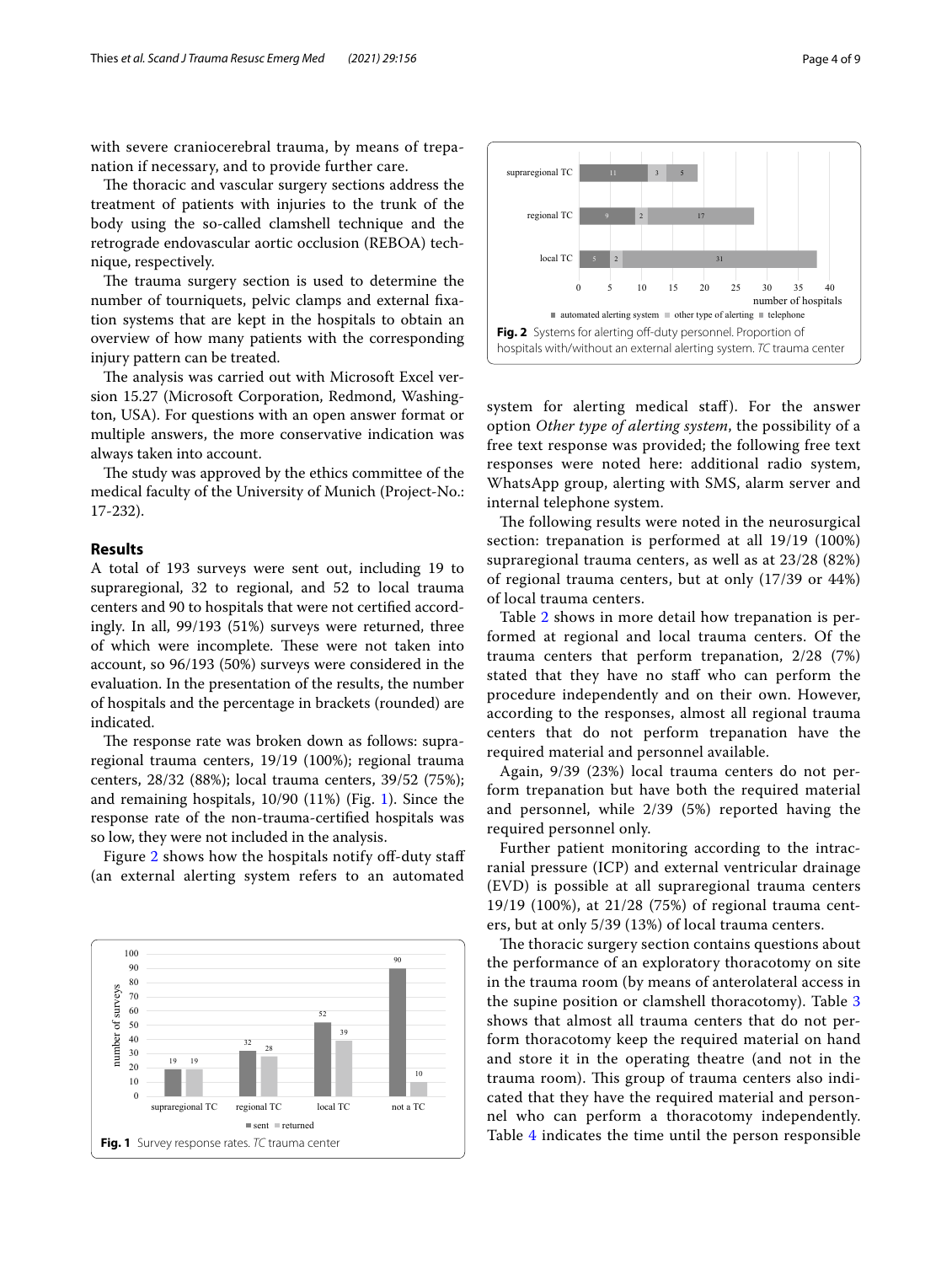<span id="page-4-0"></span>**Table 2** Performance of trepanation taking into account required material and personnel in regional and local trauma centers

|                                                      | <b>RTC</b>  |            | <b>LTC</b>  |             |
|------------------------------------------------------|-------------|------------|-------------|-------------|
|                                                      | <b>Yes</b>  | No         | Yes         | No          |
| Performance of trepanation                           | 23/28 (82%) | 5/28 (18%) | 17/39 (44%) | 22/39 (56%) |
| Material stocking                                    |             |            |             |             |
| Yes                                                  | 23/28 (82%) | 4/28 (14%) | 17/39 (44%) | 9/39 (23%)  |
| No                                                   |             | 1/28(4%)   |             | 13/39 (33%) |
| Personnel performing a trepanation independently     |             |            |             |             |
| Yes                                                  | 21/28 (75%) | 4/28 (14%) | 17/39 (44%) | 11/39 (28%) |
| No                                                   | 2/28(7%)    | 1/28(4%)   |             | 11/39 (28%) |
| Specialization of individuals performing trepanation |             |            |             |             |
| <b>NS</b>                                            | 10/28 (36%) | 3/28 (11%) | 3/39(8%)    | 1/39 (3%)   |
| $NS + TS$                                            | 8/28 (29%)  | 1/28(4%)   | 7/39 (18%)  | 1/39(3%)    |
| $NS + TS + other$                                    | 1/28(4%)    |            |             |             |
| <b>TS</b>                                            | 4/28 (14%)  |            | 7/39 (18%)  | 8/39 (21%)  |
| $TS + other$                                         |             |            |             | 1/39(3%)    |
| Personnel workability                                |             |            |             |             |
| Within*                                              | 23/28 (82%) | 4/28 (14%) | 16/38 (42%) | 11/39 (28%) |
| Outside of*                                          | 23/28 (82%) | 3/28 (11%) | 16/38 (42%) | 11/39 (28%) |

*RTC* regional trauma center, *LTC* local trauma center, *NS* neurosurgery, *TS* trauma surgery

\*Regular working hours

<span id="page-4-1"></span>**Table 3** Performance of a thoracotomy with provision of material and personnel as well as the location of material storage

|                                                     | <b>STC</b><br><b>RTC</b> |            |              |             | <b>LTC</b>  |             |
|-----------------------------------------------------|--------------------------|------------|--------------|-------------|-------------|-------------|
|                                                     | Yes                      | No         | Yes          | No          | Yes         | No          |
| Performance of thoracotomy                          | 13/19 (68%)              | 6/19(32%)  | 15/27 (56%)  | 12/27 (44%) | 18/38 (47%) | 20/38 (53%) |
| Material stocking                                   |                          |            |              |             |             |             |
| Yes                                                 | 13/19 (68%)              | 6/19(32%)  | 15/27 (56%)  | 11/27 (41%) | 17/38 (45%) | 15/38 (39%) |
| <b>No</b>                                           |                          |            |              | 1/27(4%)    | 1/38(3%)    | 5/38 (13%)  |
| How the material is stored                          |                          |            |              |             |             |             |
| Individual instruments                              |                          |            |              | 1/27(4%)    | 1/32(3%)    | 3/32(9%)    |
| Complete set                                        | 13/19 (68%)              | 6/19(32%)  | 14/26 (54%)  | 11/26 (42%) | 16/32 (50%) | 12/32 (38%) |
| Location of material storage                        |                          |            |              |             |             |             |
| Trauma room                                         | 7/18 (39%)               | 1/18(6%)   | 9/27(33%)    | 1/27(4%)    | 6/31(19%)   | 1/31(3%)    |
| Trauma room + operating theatre                     | 3/18 (17%)               |            | $3/27(11\%)$ |             | 2/31(6%)    | 1/31(3%)    |
| Operating theatre                                   | $2/18(11\%)$             | 5/18 (28%) | 3/27(11%)    | 11/27 (41%) | 8/31 (26%)  | 13/31 (42%) |
| Personnel performing a thoracotomy<br>independently |                          |            |              |             |             |             |
| Yes                                                 | 13/19 (68%)              | 6/19(32%)  | 15/27 (56%)  | 12/27 (44%) | 18/35 (51%) | 14/35 (40%) |
| No                                                  |                          |            |              |             |             | 3/35 (9%)   |

*STC* supraregional trauma center, *RTC* regional trauma center, *LTC* local trauma center

for performing the procedure is available within and outside of regular working hours.

# **Discussion**

The number of available tourniquets, external fixation systems and pelvic clamps/pelvic slings are shown in Table [5.](#page-5-1) The total was always taken into account without diferentiation between large and small external fxator sets.

The objective of this survey was to obtain an overview of the care capacities in the event of a mass casualty incident following a terrorist and similar attack with specifc penetrating injury patterns in the federal state of Bavaria (Germany).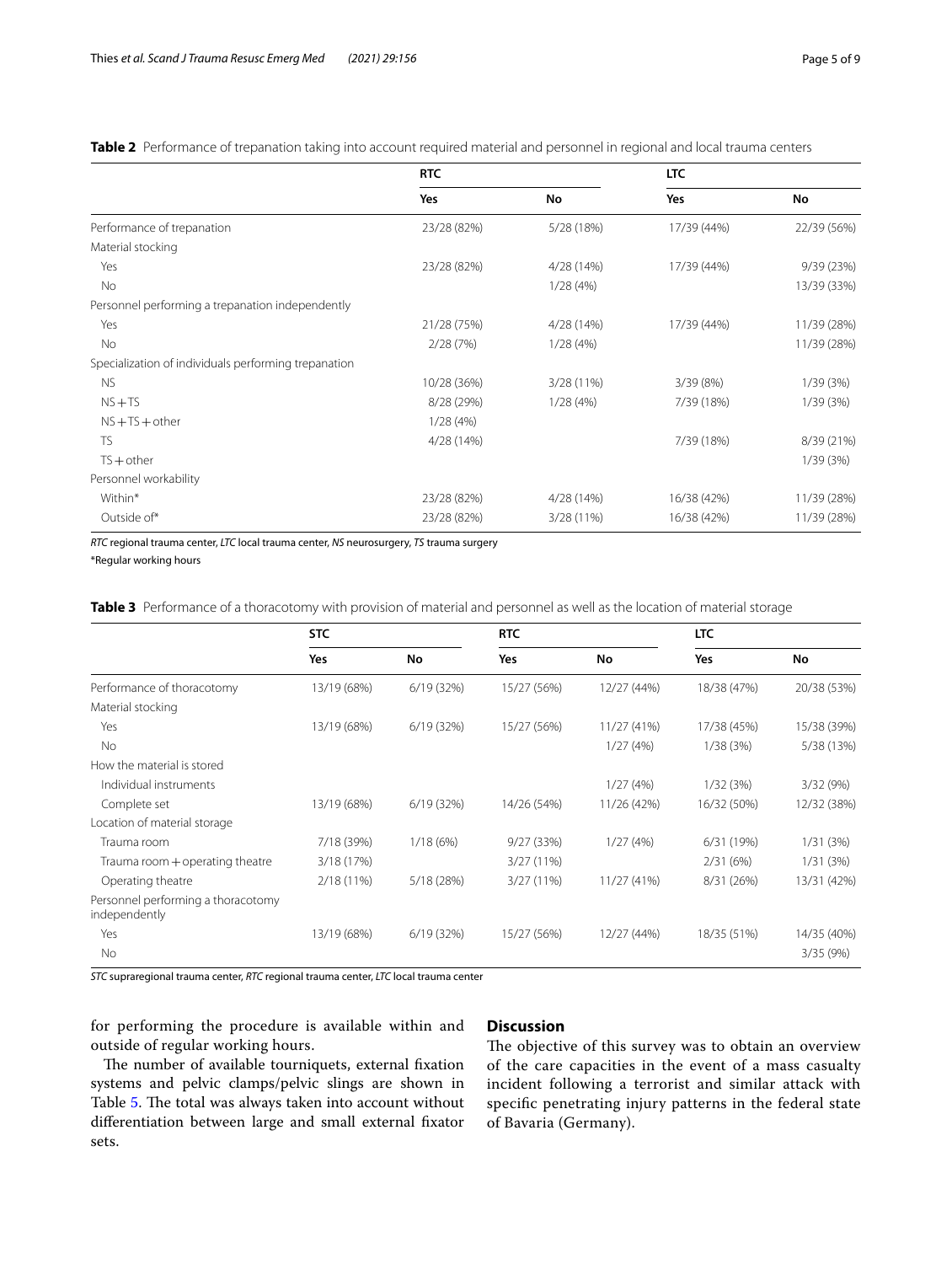# <span id="page-5-0"></span>**Table 4** Results

|                                                                                                                | <b>STC</b> | <b>RTC</b> | і т $\epsilon$ |
|----------------------------------------------------------------------------------------------------------------|------------|------------|----------------|
| Thoracic surgery section                                                                                       |            |            |                |
| How much time does it take for the<br>person who performs the intervention to<br>be ready within* (in min)     |            |            |                |
| Median                                                                                                         | Ω          | 5          | 10             |
| n                                                                                                              | 17         | 26         | 32             |
| How much time does it take for the<br>person who performs the intervention to<br>be ready outside of* (in min) |            |            |                |
| Median                                                                                                         | 15         | 20         | 30             |
| n                                                                                                              | 16         | 27         | 31             |

*STC* supraregional trauma center, *RTC* regional trauma center, *LTC* local trauma center

\*Regular working hours

<span id="page-5-1"></span>**Table 5** Material storage for vascular surgery/trauma surgery

|                            | <b>STC</b> | <b>RTC</b> | LTC           |
|----------------------------|------------|------------|---------------|
| Pelvic sling/pelvic clamps |            |            |               |
| Median                     | 5          | 2.5        | $\mathcal{P}$ |
| n                          | 18         | 28         | 39            |
| Tourniquets                |            |            |               |
| Median                     | 10         | 5          | $\mathcal{P}$ |
| n                          | 16         | 25         | 32            |
| External fixation systems  |            |            |               |
| Median                     | 5          | 5          | 3             |
| n                          | 19         | 27         | 39            |
|                            |            |            |               |

*STC* supraregional trauma center, *RTC* regional trauma center, *LTC* local trauma center

The survey response rate shows a clear difference between trauma centers 86/103 (83%) and non-traumacertified hospitals 10/90 (11%). Three non-trauma-certifed hospitals provided feedback that they did not feel addressed due to the specifc question and lack of material availability. This could also have been a reason for the lack of a response from other non-trauma-certifed hospitals and thus may explain the signifcantly lower response rate of these institutions.

# **Personnel availability**

Unlike a standard MASCAL, the arrival of patients in a TerrorMASCAL is dynamic, which makes it difficult to plan the frst minutes and hours; thus, in this situation, hospitals beneft from recruiting personnel as quickly as possible  $[1]$  $[1]$ . The number of self-referrals who visit a hospital in a MASCAL situation who have not received prior (pre-) triage or frst aid should not be underestimated. Thus, the lead time for hospitals to notify additional, needed personnel in such a MASCAL, is limited [\[15](#page-7-14)]. For these reasons, an automated alerting system is very helpful in saving valuable time in the preparation phase. The survey revealed that only slightly more than half (11/19, 58%) of the supraregional trauma centers, approximately one-third (9/28, 32%) of the regional trauma centers, and 5/38 (13%) of the local trauma centers indicated that they used an automated alerting system.

In all, 5/19 (26%) of the supraregional, 17/28 (61%) of the regional and 31/38 (82%) of the local trauma centers stated that they used a telephone alerting system, although this requires a large amount of time and the hospital is only fully able to act during on-call hours as soon as sufficient staff are available. At this point, the question arises as to whether the hospitals use automatic systems, which is not addressed by the answer options.

## **Performance of trepanation**

Emergency trepanation is required if indicated by guidelines. All supraregional trauma centers, as well as 23/28 (82%) of the regional and almost half (17/39, 44%) of the local trauma centers, stated that they perform this procedure. However, the possibility for further monitoring by means of an ICP/EVD system is not standard at any of these regional or local centers.

The guidelines call for the primary care of severely injured patients in a suitable (regional or supraregional) trauma center because of the reduction in lethality; if this is not possible within 30 min, a closer facility is to be approached for initial care, and if necessary, a secondary transfer is to be carried out. However, this presupposes both admission capacity at other facilities and the availability of suitable transport capacity using adequate rescue equipment. However, both factors can be severely limited under the special conditions of a MASCAL. This differs from the highly centralized US system [[5,](#page-7-4) [6,](#page-7-5) [12](#page-7-11)].

## **Who can perform special interventions?**

Trepanation is not performed at 4/28 (14%) of the regional and 9/39 (23%) of the local trauma centers, even though these centers store the required material and have personnel who can perform trepanation independently. It is striking that at 3/28 (11%) of the regional trauma centers performing trepanation, the performing specialist discipline is exclusively neurosurgery. Furthermore, these centers indicate that they cooperate with other hospitals that provide appropriately qualifed physicians for neurosurgical measures. One comment indicates that only the chief physician can perform the procedure; another comment indicates that trepanation has not been performed in recent years. It can be concluded from these results that the feasibility at regional trauma centers, and especially at local trauma centers, is strongly dependent on the person performing the intervention.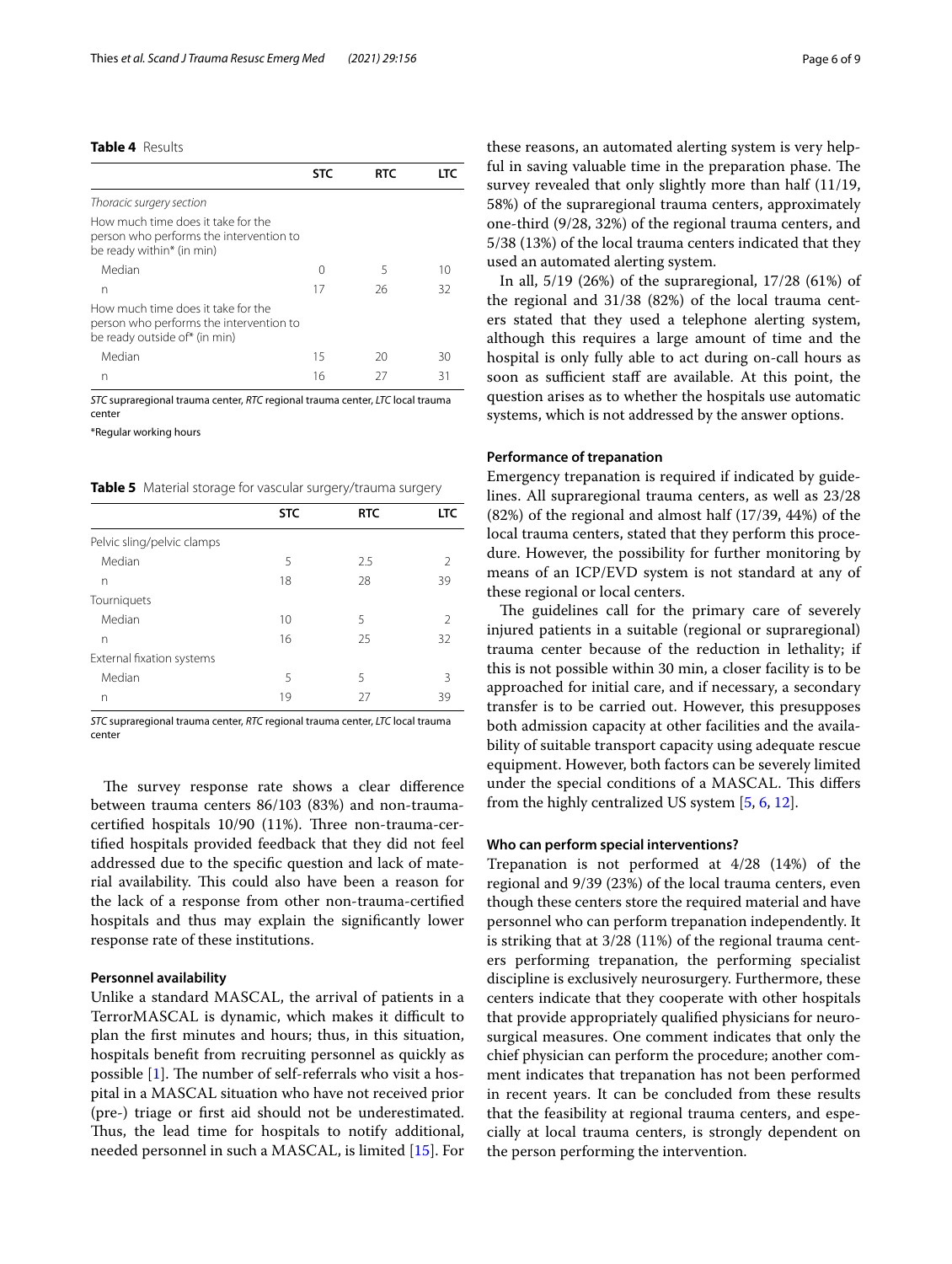One possible cause could be the change in the training regulations for surgeons [[16](#page-7-15)].

In the past, surgeons in Germany were trained in all areas of surgery and acquired broad basic knowledge for surgery in general. This basic surgical training used to last six years, whereas now it only lasts two years. The training regulations thus provide for earlier specialization, e.g., as a visceral, trauma or thoracic surgeon. This limits the diversity of the skills of a surgeon [\[16](#page-7-15), [17\]](#page-7-16).

This explains why the material for special procedures is still present but the knowledge required for its-application is no longer standard.

Moreover, a lack of routine in performing these interventions might be more likely to contribute to a refusal to perform them in a situation that is not commonplace [ $18$ ]. The picture is similar for thoracotomy. The requirements for a thoracotomy in the operating theatre (e.g., for elective surgery) are fulflled, but the procedure is not carried out in the trauma room when there is an emergency indication.

To adequately prepare staff for these special interventions, especially in a MASCAL, they may beneft from participating in special short courses, such as the Advanced Surgical Skills for Exposure in Trauma (ASSET) course [[19\]](#page-8-0) or the Prehospital and Emergency Department Thoracotomy (PERT) course for performing a thoracotomy [\[20](#page-8-1)].

For the London and Australian Air Rescue teams, training in an algorithm for performing an emergency thoracotomy is an integral part of their training [\[21](#page-8-2), [22](#page-8-3)].

Corresponding courses, as a fxed component of further training, should be ofered and carried out throughout the country and could help to better integrate existing but unused material and personnel resources.

# **Emergency thoracotomy in the trauma room/operating theatre**

In the case of an emergency thoracotomy in the trauma room, there is a clear discrepancy between the requirements in the guidelines and feasibility at the hospitals. The procedure is performed in the trauma room at only 13/19 (68%) supraregional, 15/27 (56%) regional and 18/38 (47%) local trauma centers. The remainder of the supraregional and regional centers and 15/38 (39%) of the local centers stated that they have the required material and personnel who can perform a thoracotomy independently within and outside standard working hours. Table [4](#page-5-0) shows the time until the person responsible for performing the intervention is available. It is clear that the time of arrival is not a limitation for the implementation (during regular working hours: supraregional, 0 min; regional, 5 min; local, 10 min; outside regular working hours: supraregional, 15 min; regional, 20 min; local 30 min; numerical value equals the median). The question of where the material is stored in these hospitals explains the discrepancy in the implementation of procedures in the trauma room, despite the provision of the material and human resources. All but one of the supraregional, one of the regional and two of the local trauma centers stated that they have the material available in the operating theatre.

# **Indication for REBOA**

A review by Morrison et al. reported that limb hemorrhage can be controlled by manual compression, pressure dressing, or tourniquets but that the vast majority of life-threatening hemorrhages occur in noncompressible body regions, such as the pelvis or abdomen. The mortality rate amonge patients who sufer such injuries is thus high  $(>40%)$  [[23,](#page-8-4) [24](#page-8-5)]. Balloon occlusion of the aorta is performed by 15/17 (88%) supraregional, 18/28 (64%) regional and 4/39 (10%) local trauma centers for a given emergency indication.

The efficacy of REBOA as a life-saving method in the context of shock in abdominal and pelvic hemorrhage has been described in several papers [[25](#page-8-6), [26\]](#page-8-7).

# **Treatment with external fxation**

The discriminatory power of the question on the provision of external fxation systems for treating injuries to the extremities was not sufficiently selected, as some external fxators for fngers were listed, which are not the focus of emergency care in a MASCAL.

#### **Material supply**

In a MASCAL, it may be useful for the rescue team to replenish relevant consumables in the emergency departments so that these consumables are readily available. Recommendations on this topic for the emergency department have been published  $[27]$  $[27]$ . The resulting additional demand for material must be taken into account when other actions are taken; otherwise, a bottleneck for additional material may occur in clinics. On the basis of the results of our survey, however, we cannot conclude to what extent individual clinics have considered this important factor in their preparations.

#### **Limitations**

The information provided by the non-trauma-certified hospitals is not representative due to the low response rate compared to the response rate of the trauma centers.

#### **Conclusion**

Although expert opinions and guidelines recommend and call for measures such as emergency thoracotomy, trepanation or aortic occlusion using the REBOA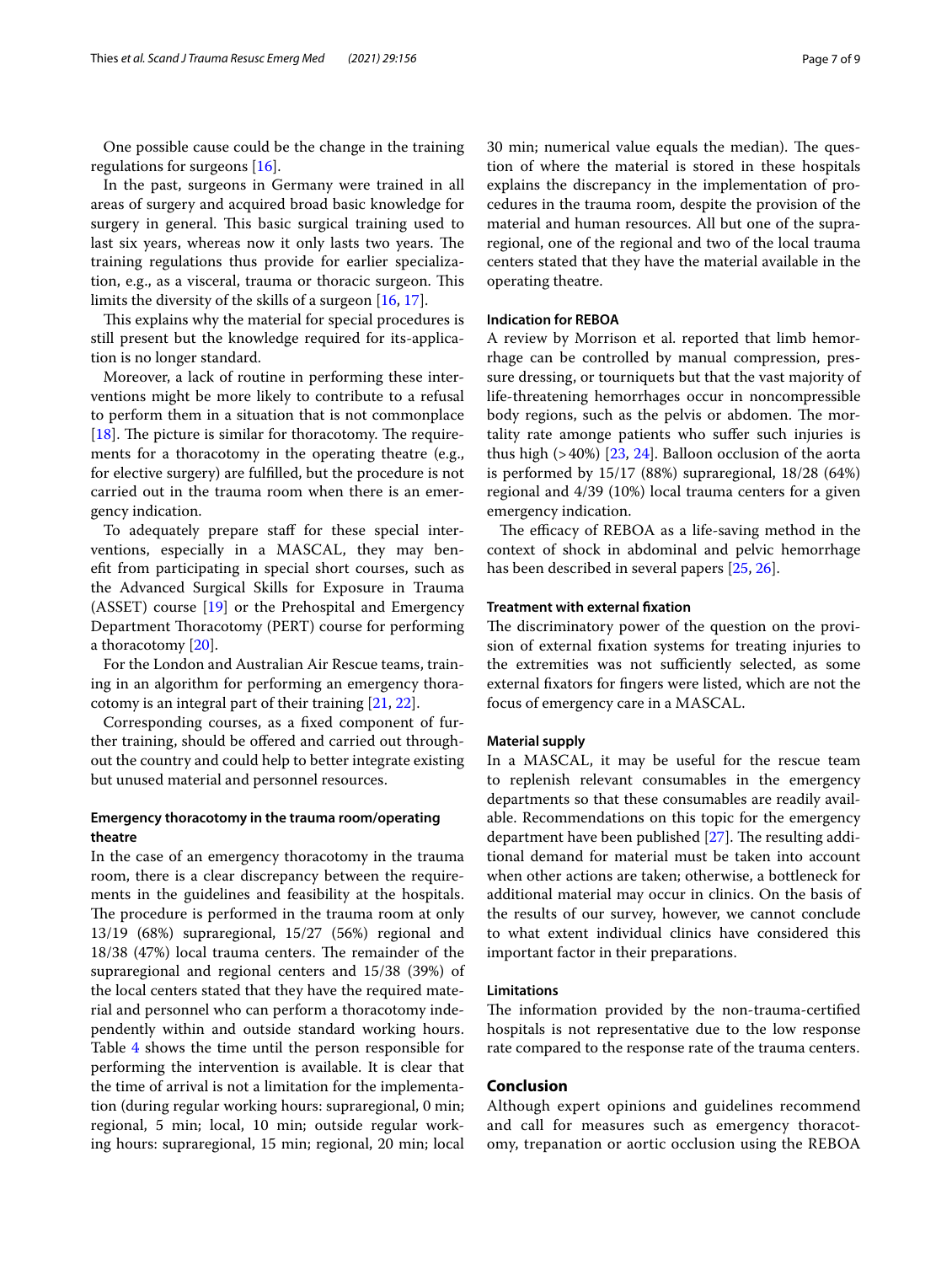technique, these measures are not comprehensively implemented, as this study of Bavarian hospitals shows.

The results of this study call existing concepts into question and demonstrate a need for further research. An additional concrete question could be whether the care of patients by means of the abovementioned procedures in a MASCAL should be reserved for higherlevel trauma centers or whether lower-level hospitals should be involved in the care.

#### **Abbreviations**

MASCAL: Mass casualty incident; TerrorMASCAL: Terror attack mass casualty incident; e.g.: For example; DGU: German Society of Trauma Surgery (Deutsche Gesellschaft für Unfallchirurgie); US: United States; REBOA: Retrograde endovascular aortic occlusion; TC: Trauma center; NS: Neurosurgery; TS: Trauma surgery; ICP: Intracranial pressure; EVD: External ventricular drainage; STC: Supraregional trauma center; RTC: Regional trauma center:; LTC: Local trauma center; ASSET: Advanced surgical skills for exposure in trauma; PERT: Prehospitaland emergency department thoracotomy.

#### **Acknowledgements**

Not applicable.

#### **Authors' contributions**

NT has made the design of the work and has drafted it. TK has drafted the work or substantively revised it. AZ has made substantial contribution to the interpretation of data. MBF has substantively revised it. KGK has made substantial contributions to the conception and has revised it. PB has substantively revised it. SP has substantively revised it. Each author has approved the submitted version (and any substantially modifed version that involves the author's contribution to the study). As well as to have agreed both to be personally accountable for the author's own contributions and to ensure that questions related to the accuracy or integrity of any part of the work, even ones in which the author was not personally involved, are appropriately investigated, resolved, and the resolution documented in the literature. All authors read and approved the fnal manuscript.

#### **Funding**

Open Access funding enabled and organized by Projekt DEAL. The authors received no fnancial support for the research, authorship of this article.

#### **Availability of data and materials**

The datasets used and/or analysed during the current study are available from the corresponding author on reasonable request.

# **Declarations**

**Ethics approval and consent to participate** Not applicable.

#### **Consent for publication**

Not applicable.

#### **Competing interests**

The authors declare that they have no competing interests.

#### **Author details**

<sup>1</sup>Institut für Notfallmedizin und Medizinmanagement (INM), Klinikum der Universität München, LMU München, Schillerstr. 53, 80336 Munich, Germany. 2 Department of Trauma Surgery, University Hospital rechts der Isar, Technical University Munich, Munich, Germany. <sup>3</sup>Bayerisches Staatsministerium des Innern für Sport und Integration, Ärztlicher Landesbeauftragter Rettungsdienst, Munich, Germany.

Received: 27 July 2021 Accepted: 15 October 2021<br>Published online: 30 October 2021

#### **References**

- <span id="page-7-0"></span>1. Friemert B, Achatz G, Hoth P, Paffrath T, Franke A, Bieler D, The Deployment, Disaster and Tactical Surgery Working Group of the German Trauma Society. Specifcities of terrorist attacks: organisation of the inhospital patient-fow and treatment strategies. Eur J Trauma Emerg Surg. 2020;46(4):673–82.
- <span id="page-7-1"></span>2. Franke A, Bieler D, Friemert B, Hoth P, Pape HC, Achatz G, the Deployment, Disaster and Tactical Surgery Working Group of the German Trauma Society. Terrorist incidents: strategic treatment objectives, tactical diagnostic procedures and the estimated need of blood and clotting products. Eur J Trauma Emerg Surg. 2020;46(4):695–707.
- <span id="page-7-2"></span>3. de Ceballos JPG, Turégano-Fuentes F, Perez-Diaz D, Sanz-Sanchez M, Martin-Llorente C, Guerrero-Sanz J. The terrorist bomb explosions in Madrid, Spain—an analysis of the logistics, injuries sustained and clinical management of casualties treated at the closest hospital. Crit Care. 2004;9(1):104.
- <span id="page-7-3"></span>4. Doll D, Matevossian E, Kayser K, Hönemann C, Lenz S, Degiannis E. Kopfverletzungen: mortalität, verletzungsmuster, intubationshäufgkeit. Der Notarzt. 2012;28(01):7–11.
- <span id="page-7-4"></span>5. Bouillon B, Marzi I. The updated German "polytrauma—guideline": an extensive literature evaluation and treatment recommendation for the care of the critically injured patient. Eur J Trauma Emerg Surg. 2018;44(Suppl 1):1.
- <span id="page-7-5"></span>6. Leitlinie Schädelhirntrauma im Erwachsenenalter. AWMF- Register-Nr. 008/001. 2015. [https://www.awmf.org/uploads/tx\\_szleitlinien/008-001l\\_](https://www.awmf.org/uploads/tx_szleitlinien/008-001l_S2e_Schaedelhirntrauma_SHTErwachsene_2015-12-abgelaufen.pdf) [S2e\\_Schaedelhirntrauma\\_SHTErwachsene\\_2015-12-abgelaufen.pdf.](https://www.awmf.org/uploads/tx_szleitlinien/008-001l_S2e_Schaedelhirntrauma_SHTErwachsene_2015-12-abgelaufen.pdf) Accessed 19 May 2018.
- <span id="page-7-6"></span>7. Reanimation 2015 Leitlinie kompakt. Deutscher Rat für Wiederbelebung, German Resuscitation Council. 2015. [https://www.grc-org.de/wissenscha](https://www.grc-org.de/wissenschaft/leitlinien) [ft/leitlinien](https://www.grc-org.de/wissenschaft/leitlinien). Accessed 29 Sept 2019.
- <span id="page-7-7"></span>8. Taeger G, Ruchholtz S, Waydhas C, Lewan U, Schmidt B, Nast-Kolb D. Damage control orthopedics in patients with multiple injuries is efective, time saving, and safe. J Trauma. 2005;59(2):408–15.
- <span id="page-7-8"></span>9. Giannoudis PV, Giannoudi M, Stavlas P. Damage control orthopaedics: lessons learned. Injury. 2009;40:S47–52.
- <span id="page-7-9"></span>10. Henry S, Brasel K, Stewart RM, et al. ATLS<sup>®</sup> advanced trauma life Support<sup>®</sup>. Student course manual. 10th ed. Chicago: American College of Surgeon; 2018. (**ISBN 78-0-9968262-3-5**).
- <span id="page-7-10"></span>11. Ruchholtz S, Mand C, Lewan U, Debus F, Dankowski C, AKUT Steering Committee, Kühne C, Siebert H. Regionalisation of trauma care in Germany: the "TraumaNetwork DGU(®)-Project." Eur J Trauma Emerg Surg. 2012;38(1):11–7.
- <span id="page-7-11"></span>12. Ernstberger A, Koller M, Zeman F, Kerschbaum M, Hilber F, Diepold E, Loss J, Herbst T, Nerlich M, Trauma Centers of the Trauma Network of Eastern Bavaria (TraumaNetzwerk Ostbayern − TNO). A trauma network with centralized and local health care structures: Evaluating the efectiveness of the frst certifed Trauma Network of the German Society of Trauma Surgery. PLoS ONE. 2018;13(3):e0194292.
- <span id="page-7-12"></span>13. Institut für Notfallmedizin und Medizinmanagement (INM). Rettungsdienstbericht Bayern. 2020. [http://www.inm-online.de/images/stories/pdf/](http://www.inm-online.de/images/stories/pdf/RD_BERICHT_2020.pdf) [RD\\_BERICHT\\_2020.pdf.](http://www.inm-online.de/images/stories/pdf/RD_BERICHT_2020.pdf) Accessed 10 Nov 2020.
- <span id="page-7-13"></span>14. Bayerisches Staatsministerium für Gesundheit und Pflege. Krankenhausplan des Freistaates Bayern. 42. Fortschreibung. 2017. [https://www.](https://www.aok-gesundheitspartner.de/imperia/md/gpp/by/krankenhaus/vereinbarungen/laender/krankenhausplan_freistaat_bayern_01_01_2017.pdf) [aok-gesundheitspartner.de/imperia/md/gpp/by/krankenhaus/verei](https://www.aok-gesundheitspartner.de/imperia/md/gpp/by/krankenhaus/vereinbarungen/laender/krankenhausplan_freistaat_bayern_01_01_2017.pdf) [nbarungen/laender/krankenhausplan\\_freistaat\\_bayern\\_01\\_01\\_2017.pdf.](https://www.aok-gesundheitspartner.de/imperia/md/gpp/by/krankenhaus/vereinbarungen/laender/krankenhausplan_freistaat_bayern_01_01_2017.pdf) Accessed 10 Aug 2017.
- <span id="page-7-14"></span>15. Haug CJ. Report from Paris. N Engl J Med. 2015;373(27):2589–93.
- <span id="page-7-15"></span>16. Lindlohr C, Rose M, Scheuerlein H, Settmacher U, Heiss MM, Pape-Koehler C. Vom historischen Allrounder zum modernen Spezialisten: Die chirurgische Weiterbildung in Deutschland von 1994 bis 2012 [From historical all-rounder to modern specialists: surgical further education in Germany from 1994 to 2012]. Chirurg. 2013;84(11):970–7.
- <span id="page-7-16"></span>17. Stürmer KM. Weißbuch Schwerverletztenversorgung der DGU. Trauma Berufskrankh. 2009;11(1):3–9.
- <span id="page-7-17"></span>18. Brodauf L, Heßing K, Hofmann R, Friemert B. Aktueller Stand der Versorgung beim Polytrauma und MANV in Deutschland. Sind wir gut